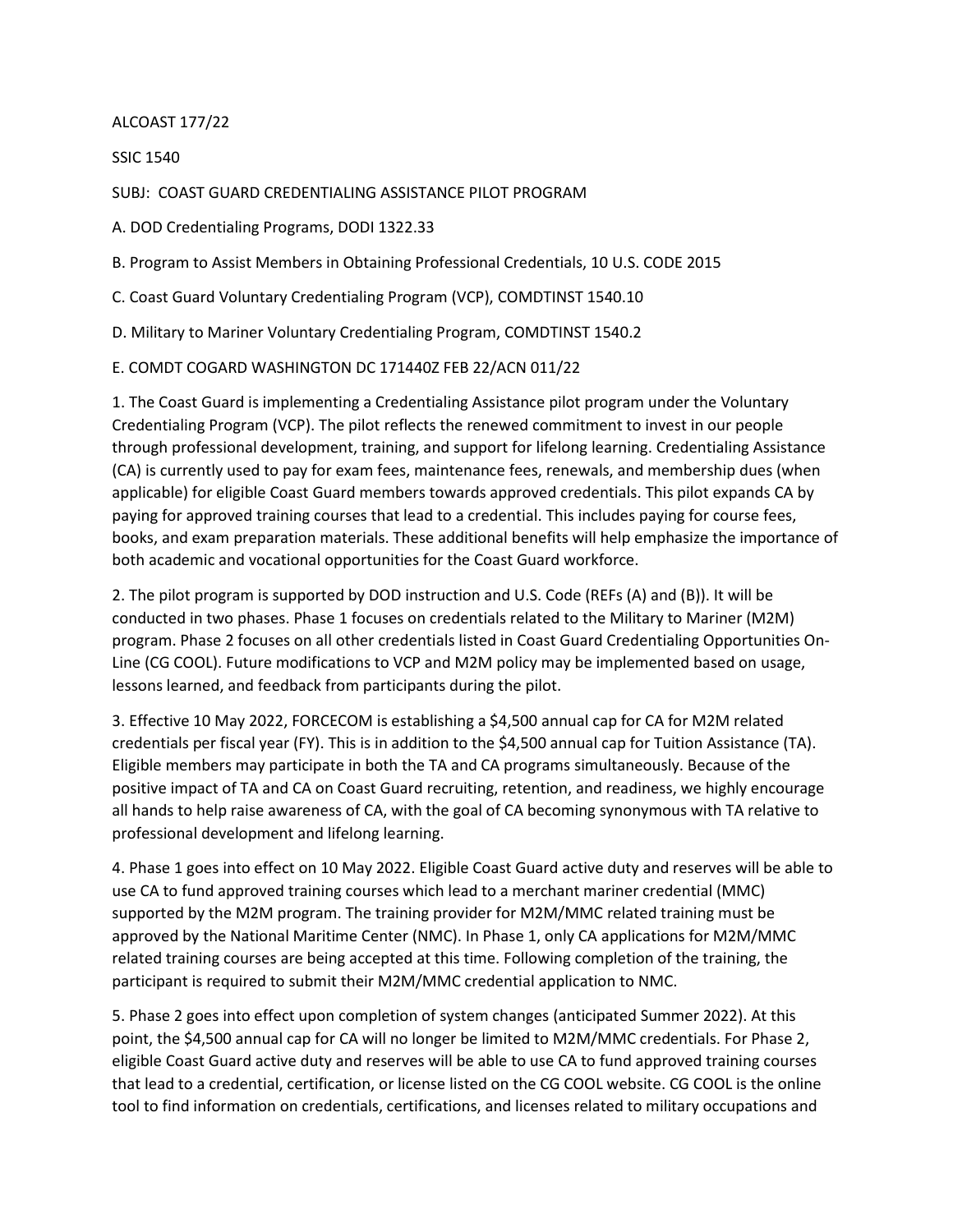duties. This website identifies occupation related credentials, highlights potential knowledge gaps between military training and civilian credentialing requirements, and provides guidance to assist in filling those gaps. The site also outlines the process for requesting CA.

(Copy and paste URL below into browser)

https://www.cool.osd.mil/uscg/index.htm

6. Vetting of training providers is crucial to a successful CA pilot program. Participants in the CA pilot are required to only use training providers that have been vetted and approved by Veterans Affairs (VA) at: (Copy and paste URL below into browser)

<https://inquiry.vba.va.gov/weamspub/buildSearchInstitutionCriteria.do>or Department of Labor (DOL) at: (Copy and paste URL below into browser) <https://www.careeronestop.org/LocalHelp/EmploymentAndTraining/find-WIOA-training-programs.aspx>

To further protect members against predatory and substandard training providers, FORCECOM reserves the right to implement vetting requirements above and beyond what is currently in place with the VA and DOL. A process will be established in the near future that allows CA pilot participants to submit a package to add a training provider that is currently not on the VA or DOL approved lists. Consideration will only be given to new training providers that are highly reputable, cost effective, and meet all vetting requirements.

7. Participants in the CA pilot (active duty and reserves) must meet eligibility requirements in REFs (C), (D), and (E). CA criteria, coverage, and limitations listed in REF (C), paragraphs 11.b(1), 11.b(4), and 11.c(6) are waived for eligible members. M2M program limitations listed in REF (D), paragraph 14 are also waived. Because VCP is for voluntary certifications and licenses, training course participation will occur off-duty. Training courses and exams for credentials that are required for the member's job are not authorized to be reimbursed under this program. CA will not cover travel or lodging costs related to training courses. This waiver is in place until REFs (C) and (D) are updated to reflect these changes.

8. Service obligation incurred from using CA for training courses will be prorated by dollar usage. Participants that use all \$4,500 will incur 12 months of service obligation beginning at the time the training was completed or when the credential was earned, whichever occurs later. Participants that fail to meet the service obligation may be required to repay the amount of CA used.

9. Each participant using CA for training is responsible for the following:

 a. Participants are highly recommended to conduct a MilGears assessment as part of the CA application process:

(Copy and paste URL below into browser)

```
https://milgears.osd.mil/
```
It is highly recommended that a member review their MilGears assessment with an Education Services Officer (ESO). ESOs can help interpret the assessment, identify missing items such as Joint Services Transcript (JST), previous courses taken, etc. and provide recommendations and counseling as needed.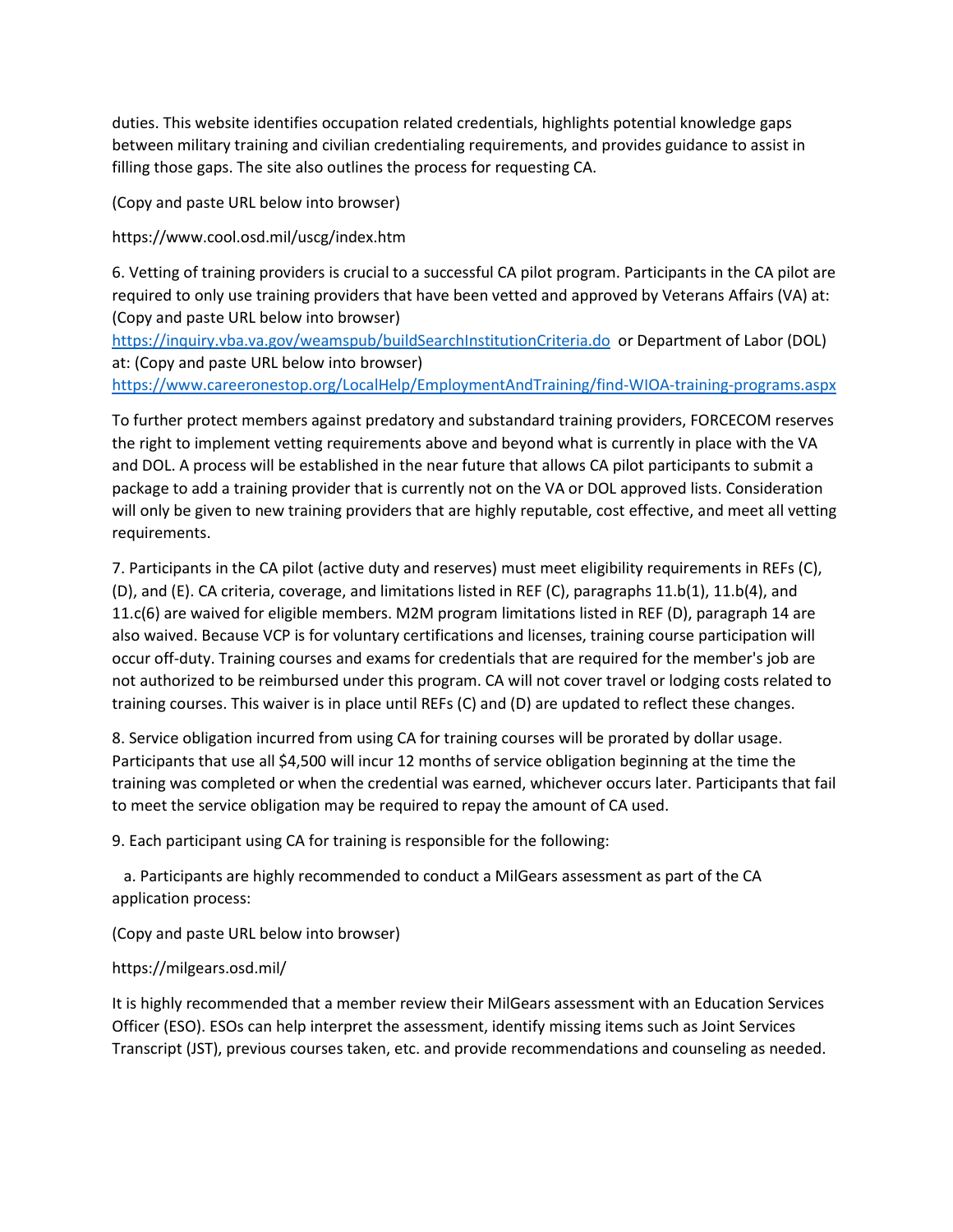b. Request approval from ETQC no earlier than 90 days prior and no later than 14 days prior to scheduling training or incurring any fees to include registration. Participants who pay for training fees prior to approval are not eligible for CA reimbursement.

 c. Submit CA application in the MyCGEd portal to include MilGears assessment and all applicable information and endorsements. The application must identify that CA will be used for training assistance.

 d. Electronically endorse and submit Official Form for Miscellaneous Reimbursement (OF-1164) with valid receipts to ETQC within 30 calendar days of fee payment.

 e. Complete training course and submit a legible copy of course completion certificate to ETQC within 90 days of CA authorization. Failure to provide a copy of course certificate may result in recoupment of funds reimbursed to the member.

 f. If a credential is obtained through training alone, submit a legible copy of training completion certificate and credential to ETQC within 30 days of credential attainment for entry into Direct Access and the member's JST. Failure to provide a legible copy of credential(s) may result in recoupment of funds reimbursed to the member.

 g. If credential attainment requires examination and/or application from the credentialing authority, complete the credential requirements and submit a legible copy of training completion certificate and credential to ETQC within 30 days of credential attainment for entry into Direct Access and the member's JST.

10. Each participant using CA for examinations is responsible for the following:

 a. Submit CA application in the MyCGEd portal to include MilGears assessment and all applicable information and endorsements. The application must identify that CA will be used for exam related fees (exam, renewal, or application fees).

 b. Request approval from ETQC no earlier than 90 days prior and no later than 14 days prior to scheduling credentialing exams or incurring any fees to include registration. Participants who pay for fees prior to approval are not eligible for CA reimbursement.

 c. Electronically endorse and submit Official Form for Miscellaneous Reimbursement (OF-1164) with valid receipts to ETQC within 30 calendar days of fee payment.

 d. Complete examination and submit a legible copy to ETQC within 90 days of CA authorization. Failure to provide a copy of course certificate may result in recoupment of funds reimbursed to the member.

 e. Submit a legible copy of credential(s) to ETQC within 30 days of credential attainment for entry into Direct Access and the member's JST. Failure to provide a legible copy of credential(s) may result in recoupment of funds reimbursed to the member.

11. The M2M program provides counseling to those seeking MMCs and assistance with the application process after completing training to receive a MMC. Questions regarding MMCs may be directed to the CG M2M mailbox at: CGM2M@uscg.mil.